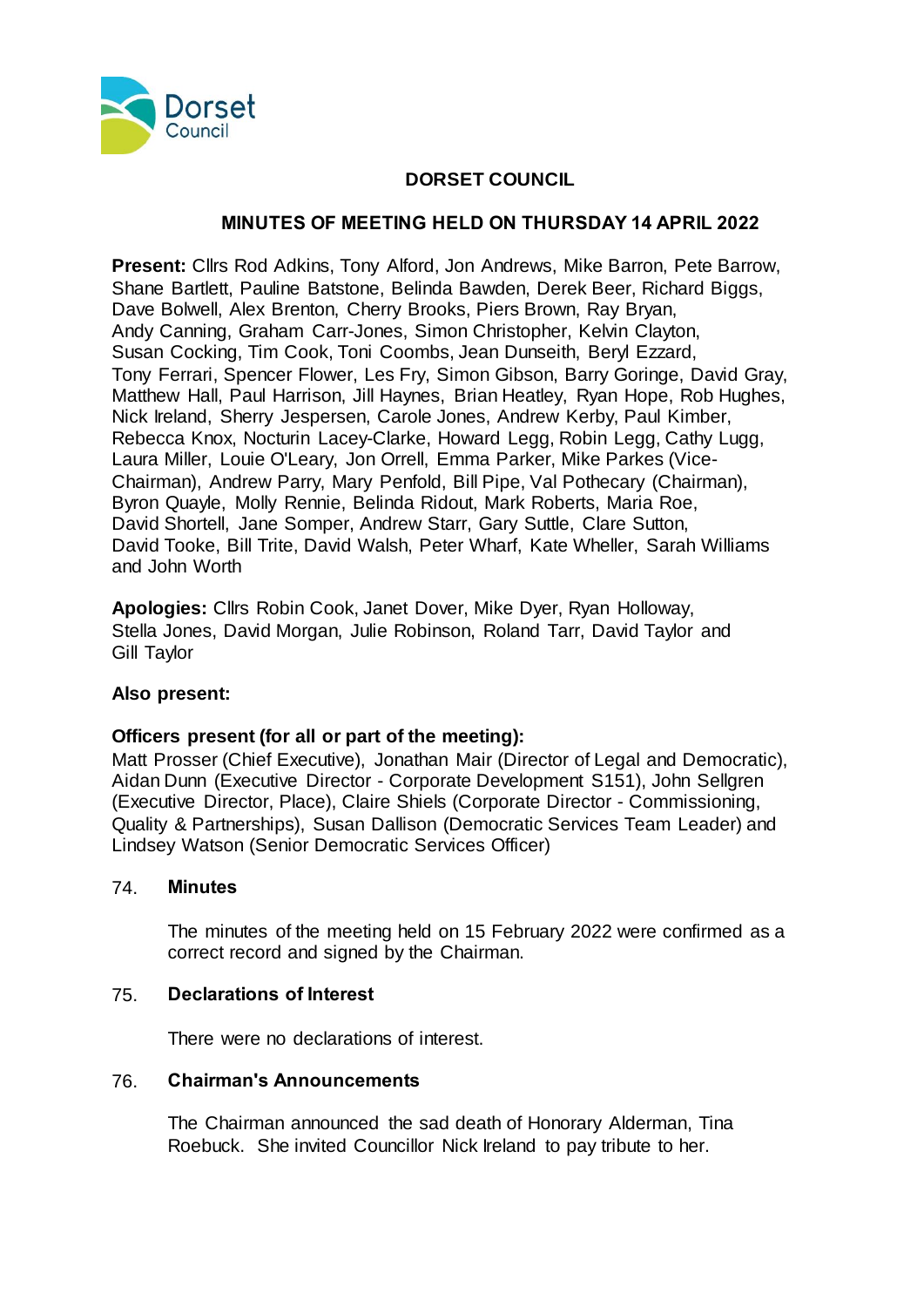# 77. **Public Participation - Questions and Statements**

Public questions, statements and the responses from the Leader of the Council or the appropriate portfolio holder are set out in Appendix 1 to these minutes.

### 78. **Public participation - petitions and deputations**

There were no petitions or deputations.

### 79. **Announcements and Reports from the Leader of Council and Cabinet Members**

The Leader of Council advised members that his bulletin would be published following the meeting and areas that would be included were as follows:

- The Dorset Together network and Dorset Council's response to the Ukrainian crisis
- NHS lease of South Walks House
- Dorset Local Plan meetings with Department for Levelling up, Housing and Communities (DLUHC)
- Dorset Centre of Excellence opening of Coombe House

Councillors asked questions with regard to support provided associated with the Ukrainian crisis and opportunities for members to visit Coombe House.

### 80. **Questions from Councillors**

A question was received from D Gray. A copy of the question and the response is attached at Appendix 2 to these minutes.

# 81. **Appointment of Harbour Committee Co-optees**

The Chairman of the Harbours Committee introduced a report which sought the approval of two new co-opted independent members to the Harbours Committee.

It was proposed by M Roberts seconded by R Hughes

# **Decision**

That Richard Tinsley and Philip Thicknesse be appointed as Co-opted Independent Members of the Harbours Committee, in line with the nominations of the Harbours Committee's Appointments Panel.

# 82. **Meeting Arrangements and the Health and Wellbeing Board**

Councillors considered recommendations made by the Audit and Governance Committee with regard to meeting arrangements and the Health and Wellbeing Board.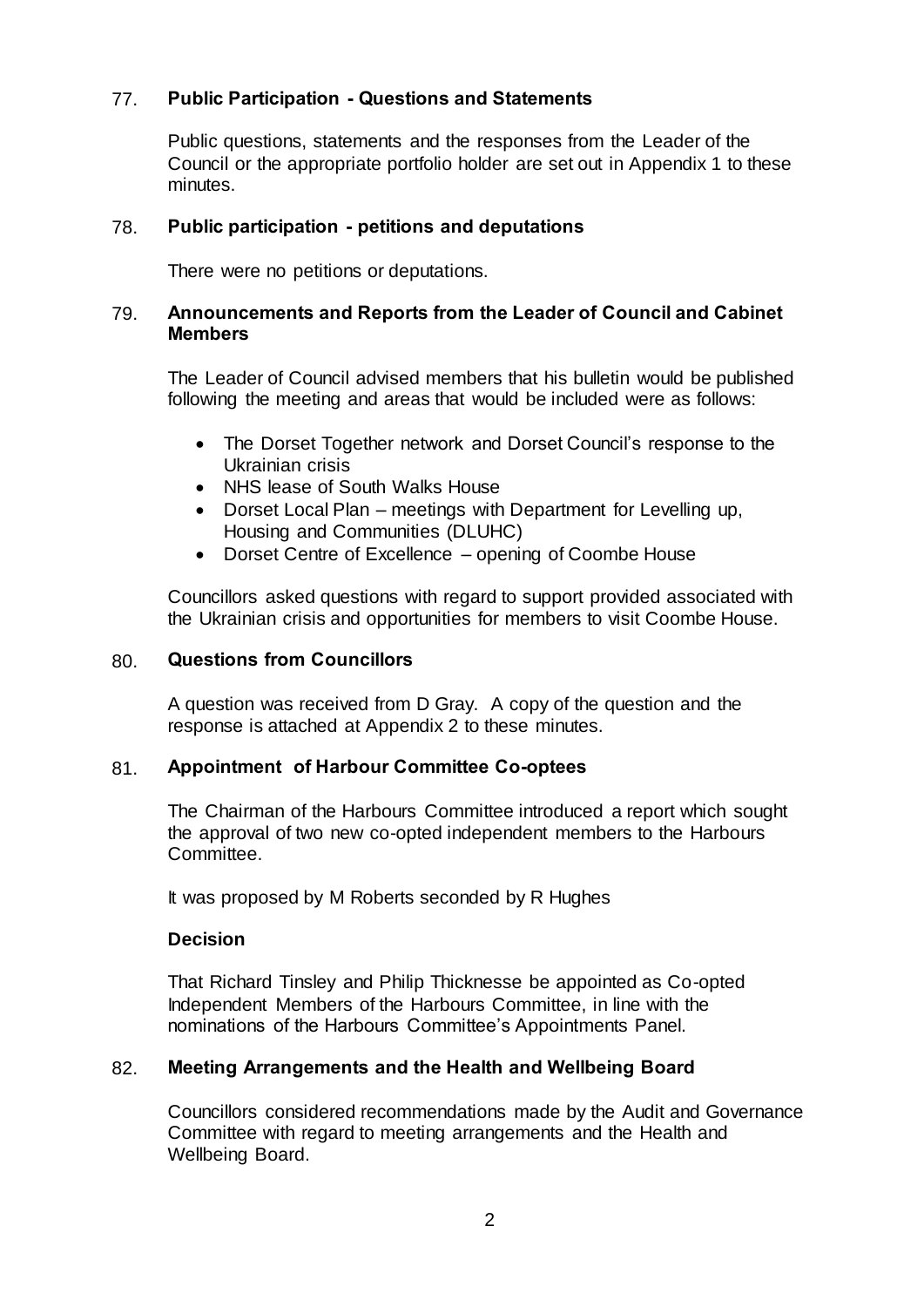M Hall, Chairman of the Audit and Governance Committee proposed recommendations 1, 2, 3 and 5 as set out in the supplement to the agenda and these were seconded by R Biggs.

R Knox, Chairman of the Health and Wellbeing Board thanked the Audit and Governance Committee for their consideration of these issues and endorsed the recommendations.

# **Decision**

- 1. That the Health and Wellbeing Board should meet informally online as its usual way of doing business.
- 2. That as a matter of course and for the duration of their appointment the co-opted members of the Health and Wellbeing Board should be given a dispensation from attending meetings in person.
- 3. That delegated authority be given to the Director of Public Health, after consultation with the Health and Wellbeing Board at informal online meetings, to make all decisions within the terms of reference of the Board.
- 5. That the above be subject to a review after 1 year.

R Biggs, Vice-chairman of the Audit and Governance Committee proposed recommendation 4 as set out in the supplement to the agenda and as set out below and this was seconded by S Cocking:

- 4. That the Chief Executive be given delegated authority:
	- (a) In exceptional circumstances and after consultation with the relevant chair, to convene informal online meetings of the Full Council, the Cabinet or any committee or sub-committee.
	- (b) After consulting members at informal online meetings to make any decision (save those that cannot by law be exercised by an officer) taking into account the views expressed by Members about the decision that they would have been minded to make had it been possible to hold a formal decision making meeting in person.

Views were expressed by members both against and in support of the recommendation. M Hall noted that there had been differing views expressed by members of the Audit and Governance Committee and this was the reason for dealing with the recommendation separately.

In accordance with procedure rule 19.5, a recorded vote was taken.

Those who voted in favour of the recommendation:- Cllrs: P Batstone, B Bawden, D Beer, R Biggs, S Cocking, R Hughes, P Kimber, J Orrell and M Rennie.

Those who voted against the recommendation:-

Cllrs: A Alford, J Andrews, M Barron, P Barrow, S Bartlett, D Bolwell, A Brenton, C Brooks, P Brown, R Bryan, A Canning, K Clayton, T Cook, T Coombs, J Dunseith, B Ezzard, T Ferrari, S Flower, L Fry, S Gibson, B Goringe, D Gray, P Harrison, J Haynes, B Heatley, R Hope, N Ireland, S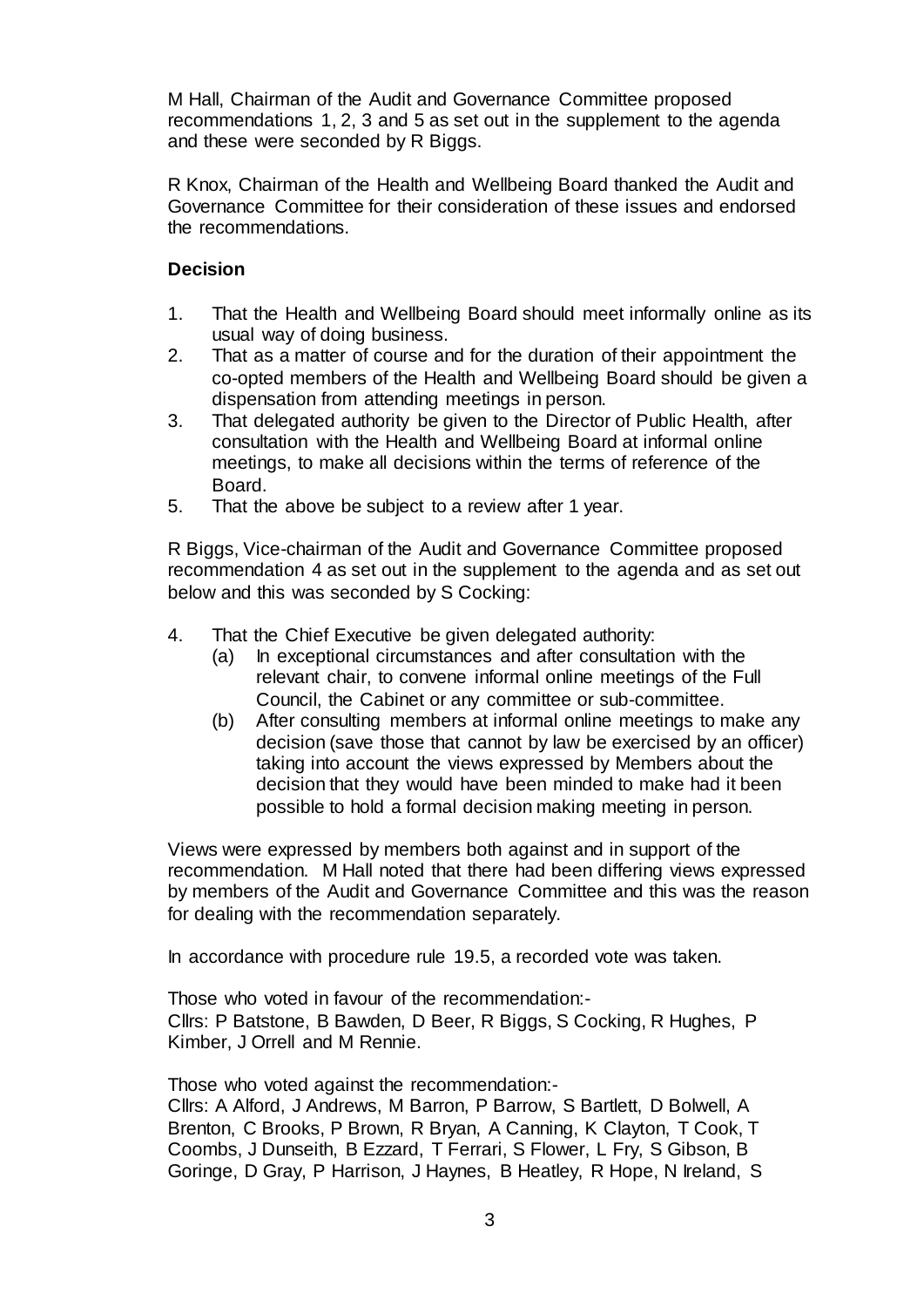Jespersen, C Jones, A Kerby, R Knox, N Lacey-Clarke, H Legg, C Lugg, L Miller, L O'Leary, E Parker, M Parkes, A Parry, M Penfold, B Pipe, V Pothecary, B Quayle, B Ridout, M Roberts, M Roe, D Shortell, J Somper, A Starr, G Suttle, D Tooke, D Walsh, P Wharf, K Wheller, S Williams and J Worth.

Those who abstained:- Cllrs: R Adkins, G Carr-Jones, S Christopher, M Hall, R Legg, C Sutton and B Trite.

Following a recorded vote, 9 for, 56 against and 7 abstentions, the recommendation was **LOST**.

### 83. **Notification of Urgent Decision**

The Leader of Council introduced a report which provided the Council with notification of an urgent decision taken by the Chief Executive in accordance with the Council's procedural rules, and relating to entering into a 'safety valve' agreement with the Department for Education.

It was noted that on the advice of the Monitoring Officer and the Section 151 officer, the Chairman of the People and Health Scrutiny Committee had agreed that it was impractical to defer the decision and that the decision should be made on the grounds of urgency. In addition, the Chairman had agreed that the decision was so urgent, that under the Overview and Scrutiny Procedure Rules, it should be exempted from the potential to be called-in by the committee.

The Leader noted that a point raised with regard to additional funding required, would be considered and a response provided to members.

#### 84. **Notice of Motion**

The following motion was proposed by C Sutton and seconded by M Roe and supported by: Cllrs: L Fry, D Beer, A Canning, P Kimber, N Ireland, R Hughes, B Heatley, B Ezzard, J Orrell, K Wheller, A Starr, M Rennie, A Brenton, K Clayton, S Jones, D Tooke and H Legg.

#### Notice of Motion

At this council's meeting on  $15<sup>th</sup>$  February, the Leader was asked whether Dorset Council intends to play its part in addressing the climate crisis by prohibiting new attempts to exploit fossil fuel resources here in Dorset. Cllr Ray Bryan replied that: "Government has not revoked any of the petroleum exploration licences issued in Dorset or elsewhere, and National Planning Policy does not indicate that Mineral Planning Authorities should stop planning for oil and gas extraction. This means that we cannot simply prohibit all fossil fuel exploitation in the area but must consider each proposal on its merits".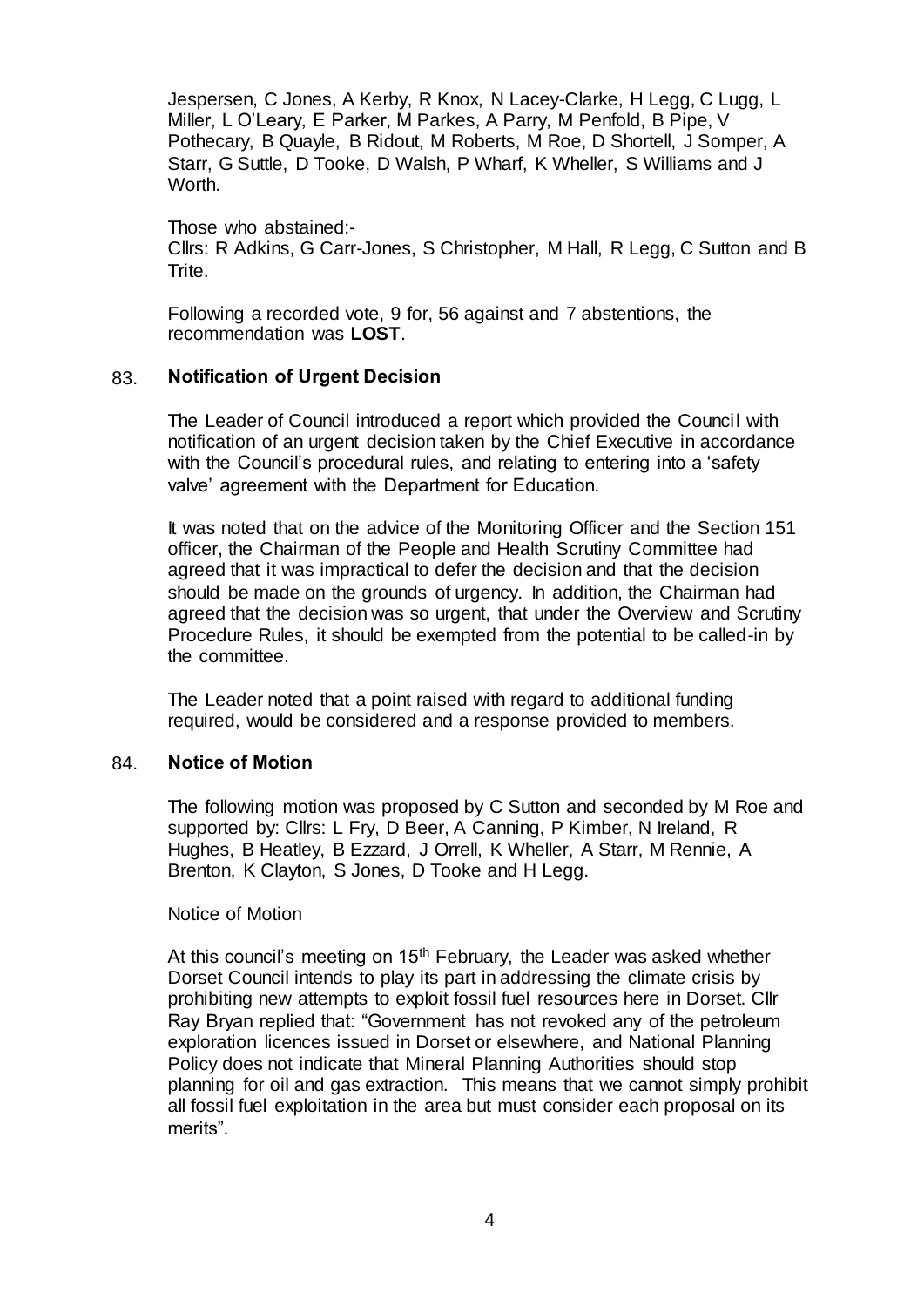Even if all the commitments made at COP26 in Glasgow last year are honoured, expert studies predict a rise of at least  $2.7^{\circ}$ C in global temperatures. Former Chief Scientific Advisor to the Government Professor Sir David King says, "What we do over the next three to four years [will] determine the future of humanity. We are in a very very desperate situation".

In this context, cross-party support for this motion would further underscore the commitment which Dorset Council has already shown to playing its part in protecting current and future Dorset residents, and those across the globe.

"The motion:

- Dorset Council will lobby national government urgently, strongly, at every opportunity and at all levels to revise the Minerals section of the National Planning Policy Framework to enable Dorset (and other) Planning Authorities to decline planning permissions on the grounds of climate impact alone if they so wish *and*
- Dorset Council will lobby the Local Government Association to do the same."

A number of views were expressed by members both in support and against the motion.

In accordance with procedure rule 19.5, a recorded vote was taken.

Those who voted in favour of the recommendation:-

Cllrs: J Andrews, P Barrow, S Bartlett, B Bawden, R Biggs, D Bolwell, A Brenton, A Canning, K Clayton, S Cocking, T Cook, B Ezzard, L Fry, D Gray, M Hall, B Heatley, R Hope, R Hughes, N Ireland, P Kimber, R Legg, H Legg, J Orrell, M Rennie, M Roe, A Starr, C Sutton, D Tooke, K Wheller and S Williams.

Those who voted against the recommendation:-

Cllrs: R Adkins, A Alford, M Barron, P Batstone, C Brooks, P Brown, R Bryan, G Carr-Jones, S Christopher, T Coombs, J Dunseith, T Ferrari, S Flower, S Gibson, B Goringe, P Harrison, J Haynes, S Jespersen, C Jones, A Kerby, R Knox, N Lacey-Clarke, C Lugg, L Miller, L O'Leary, E Parker, M Parkes, A Parry, M Penfold, B Pipe, V Pothecary, B Quayle, B Ridout, M Roberts, D Shortell, J Somper, G Suttle, B Trite, D Walsh, P Wharf and D Worth.

Those who abstained:- Cllrs: There were no abstentions.

Following a recorded vote, 30 for, 41 against and 0 abstentions, the motion was **LOST**.

# 85. **Notice of Motion**

The following motion was proposed by S Flower seconded by L O'Leary and supported by: Cllrs C Jones, B Quayle, G Suttle, M Parkes, J Somper, T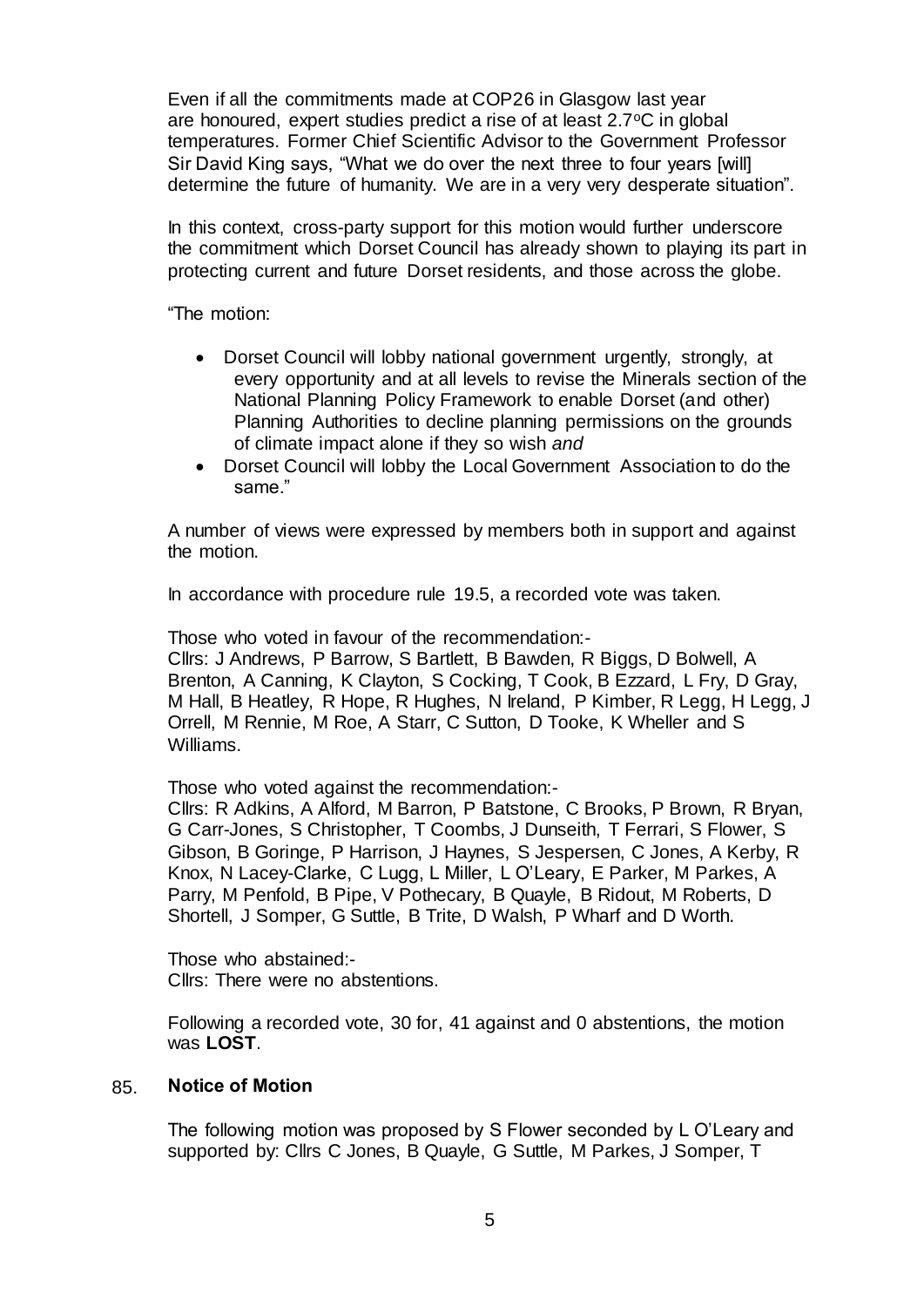Ferrari, D Walsh, G Carr-Jones, P Harrison, R Adkins, C Lugg, R Cook, J Dunseith, S Jespersen and E Parker.

Notice of Motion

To move that:

- 1. Mindful of the current experience of global conflict and uncertainty, Dorset Council urges the Government to introduce an energy policy with the principal objective of securing permanent UK energy self sufficiency from as early a date as possible, utilising whatever forms of energy generation sourced from within the UK are necessary to this end. The Council calls on the Government still to meet its declared 2050 net zero carbon target, through a continuous reduction in the reliance on fossil fuels and by strategies designed to alter present patterns of energy demand and consumption;
- 2. In the shorter term, the Council urges the Government to introduce flexibilities when considering the need for national energy self sufficiency. This will recognise the serious, long lasting national security implications of the instability that accompanies the present but unavoidable need to import energy, and which is also a principal driver in the cost of living crisis now facing this country;
- 3. Dorset Council strongly recommends the Government to include in the forthcoming Planning White Paper a review of the Minerals section of the NPPF, in order that Planning Authorities may have due and proper regard to the implications of climate change;
- 4. The Council calls for the Local Government Association to reinforce the national case for changes that will enable Local Planning Authorities to have significantly greater influence in the determination of planning applications relating to the extraction of minerals in their areas.

At 8.22pm, the Chairman adjourned the meeting due to a disturbance in the Council Chamber.

The meeting of the Full Council was moved to another meeting room to which members of the public could attend. The Chairman re-started the meeting at 8.52pm.

The Chairman announced that she would move to the vote in respect of the item.

In accordance with procedure rule 19.5, a recorded vote was taken.

Those who voted in favour of the recommendation:-

Cllrs: R Adkins, A Alford, J Andrews, M Barron, S Bartlett, P Batstone, C Brooks, P Brown, R Bryan, G Carr-Jones, S Christopher, S Cocking, T Coombs, J Dunseith, T Ferrari, S Flower, L Fry, S Gibson, B Goringe, P Harrison, J Haynes, S Jespersen, C Jones, A Kerby, R Knox, C Lugg, L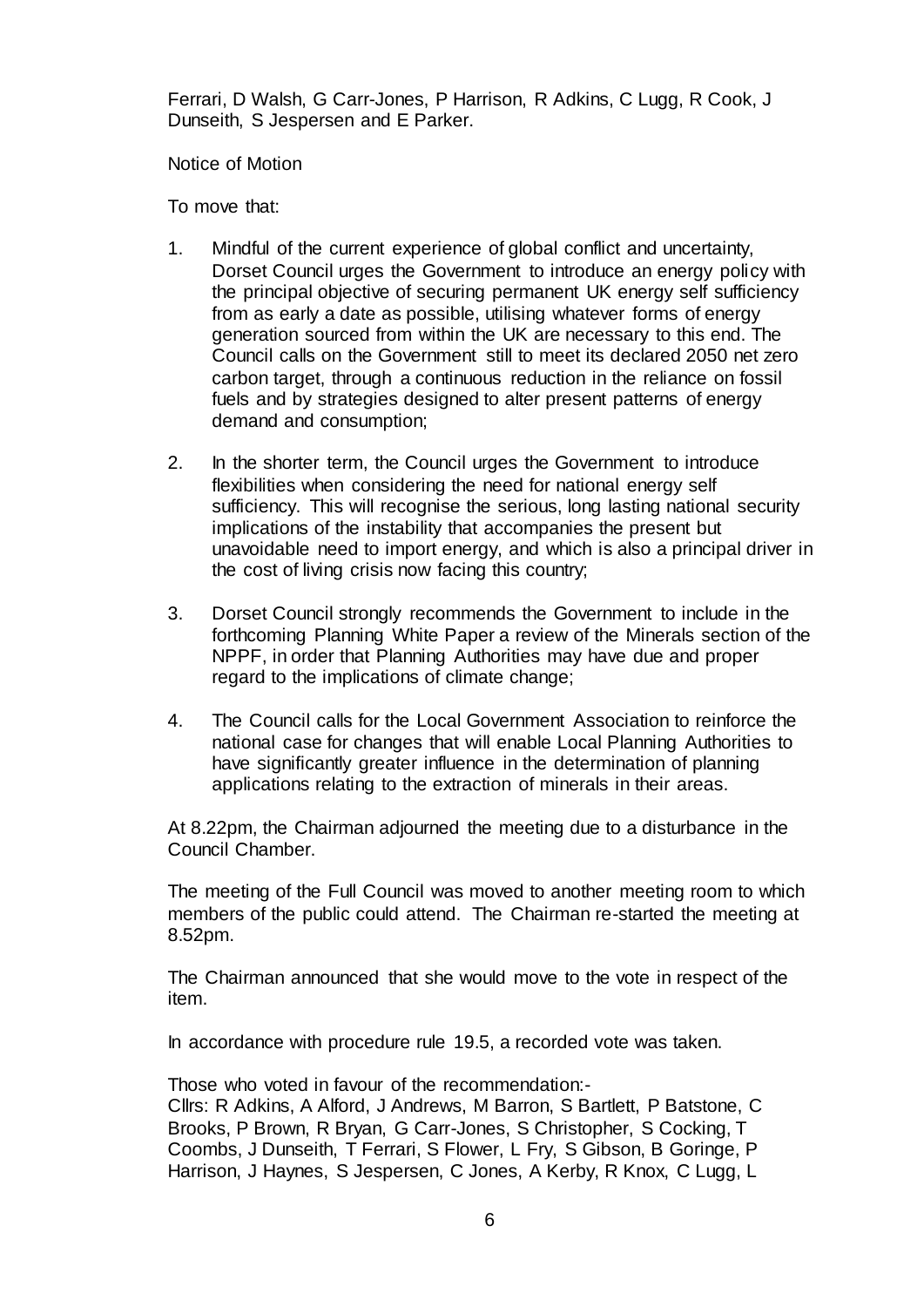Miller, L O'Leary, E Parker, M Parkes, A Parry, M Penfold, B Pipe, V Pothecary, B Quayle, B Ridout, M Roberts, D Shortell, J Somper, G Suttle, B Trite, D Walsh, P Wharf and J Worth.

Those who voted against the recommendation:- Cllrs: B Bawden, K Clayton, B Heatley, R Hughes, P Kimber, J Orrell, A Starr, C Sutton and K Wheller.

Those who abstained:- Cllrs: P Barrow, R Biggs, A Brenton, A Canning, T Cook, B Ezzard, D Gray, M Hall, N Ireland, H Legg, M Rennie.

Following a recorded vote, 44 for, 9 against and 11 abstentions, the motion was **CARRIED**.

#### 86. **Urgent items**

There were no urgent items.

#### 87. **Exempt Business**

There was no exempt business.

#### **APPENDIX 1 - PUBLIC PARTICIPATION - QUESTIONS AND STATEMENTS**

### **Full Council 14 April 2022**

#### **Questions and Statements submitted for the Public Participation Period**

#### **Question – submitted by Jane Ashdown**

The Council has recently hired Hyas Associates to engage in master planning for the proposed DOR 13 development included in the current draft Local Plan. This development of 4,000 houses north of Dorchester is being pursued as a "Garden Community" following the Council's successful bid to join the Homes England Garden Communities programme. The government guidance on garden communities (https://www.gov.uk/guidance/garden-communities) draws attention to the need to assess viability of a garden community and specifically notes that the following actions should be taken:

review scheme viability at the plan-making stage to test deliverability and inform policy development

consider retesting viability at the master planning stage, and when development details become more refined

When will these tests of viability be undertaken and when will the findings from these viability tests be published and available for public consideration?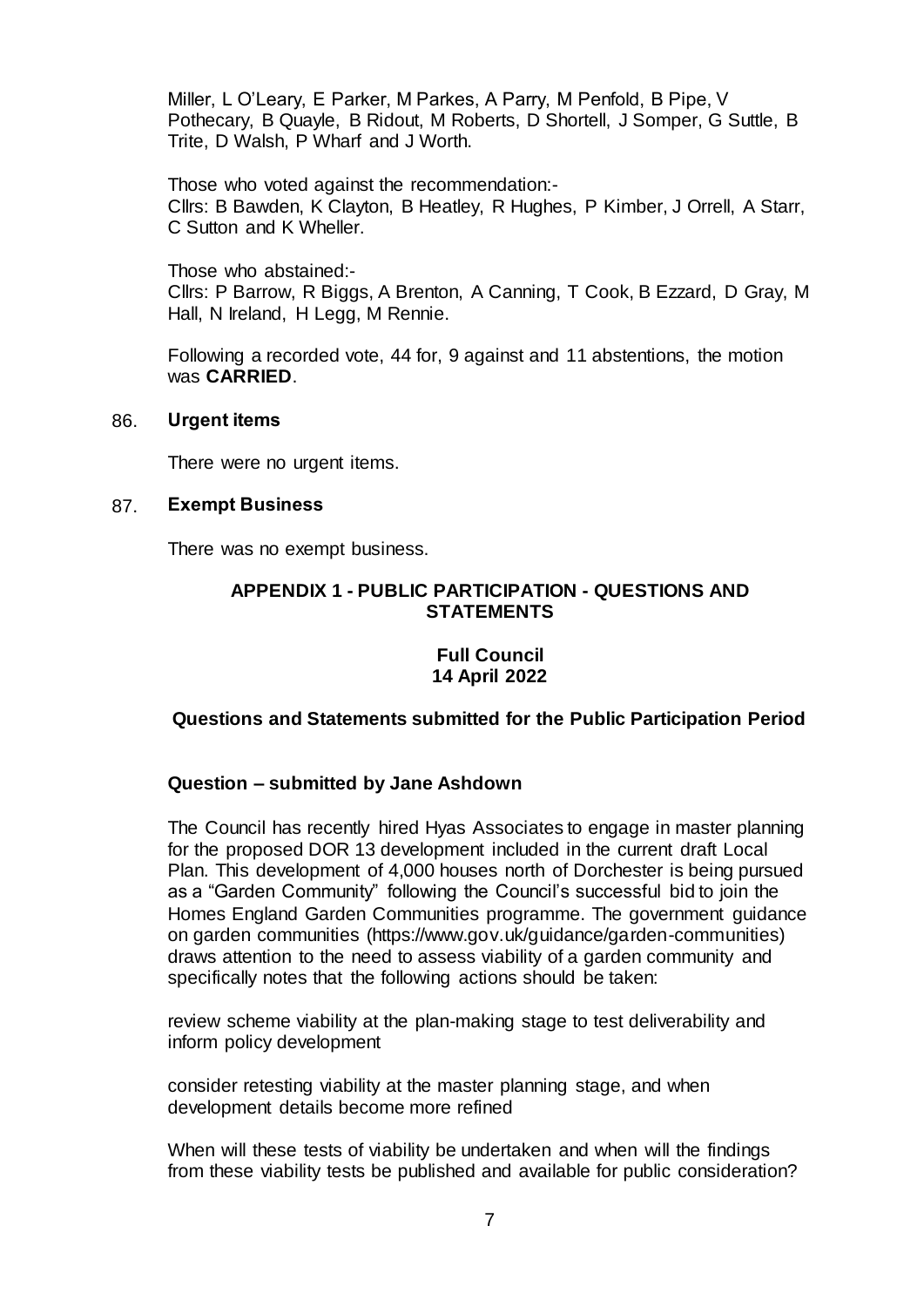# **Response by Cllr David Walsh**

Consultants have been commissioned to undertake viability testing for the whole Local Plan, and they will work with Hyas in respect of the North of Dorchester site. The results of the viability work will be made available at the 'publication' stage of plan preparation, when a revised plan is published and there is a further opportunity for people to comment, before the plan is submitted for examination. The programme for the local plan is currently being reviewed and so we do not have a date set for this stage.

# **Statement – submitted by Giles Watts**

Councillor Flower, my name is Giles Watts and I am representing the "Dorset Deserves Better" Campaign. We are a non-political, Dorset-based organisations with the aim of persuading Dorset Council to re-think the draft Local Plan. We laid out the basis for our request to you in an open letter sent on 17th January and currently have the support of 41 community-based organisations and 16 town or parish councils representing over 68,000 Dorset Residents (about 18% of the county).

We thank you for the open exchange we have had on this subject via email. We are encouraged by many of the things you have said publicly – that you seek a Local plan which is right for the people of Dorset and which promotes sustainability rather than chasing housing targets and which recognises the ambitions of the Climate and Ecological Emergency Strategy (CEES). We also welcome your approach to ministers for various exemptions and protection while a new plan is being built.

However, the current situation is perilous. All existing local plans are now technically out-of-date and the presumption in favour of development is starting to be applied and there is no guarantee the government will respond quickly or in full to your requests. This has created a situation of great uncertainty and risk. Uncertainty in your plans and the risk of pre-emptive and uncontrolled development that will not provide many of the things that Dorset needs such as: affordable and social housing, developments to grow our economy with green jobs, reduction of our carbon emissions and the restoration and protection of the environment.

For these reasons, we urge your Council address the following three issues as soon as possible:

- 1. Be transparent about the scope and timetable for the new Local Plan, and make sure that it is robust even if concessions are not forthcoming from central government. This should include a detailed analysis of last year's consultation exercise and the publishing of all evidence underpinning the Local Plan.
- 2. Put in place options to prevent a breakdown in the planning process and reduce the risk of pre-emptive development while the new Plan is being developed.
- 1. Start a process of public engagement to involve local organisations in rethinking and rebuilding the Local Plan.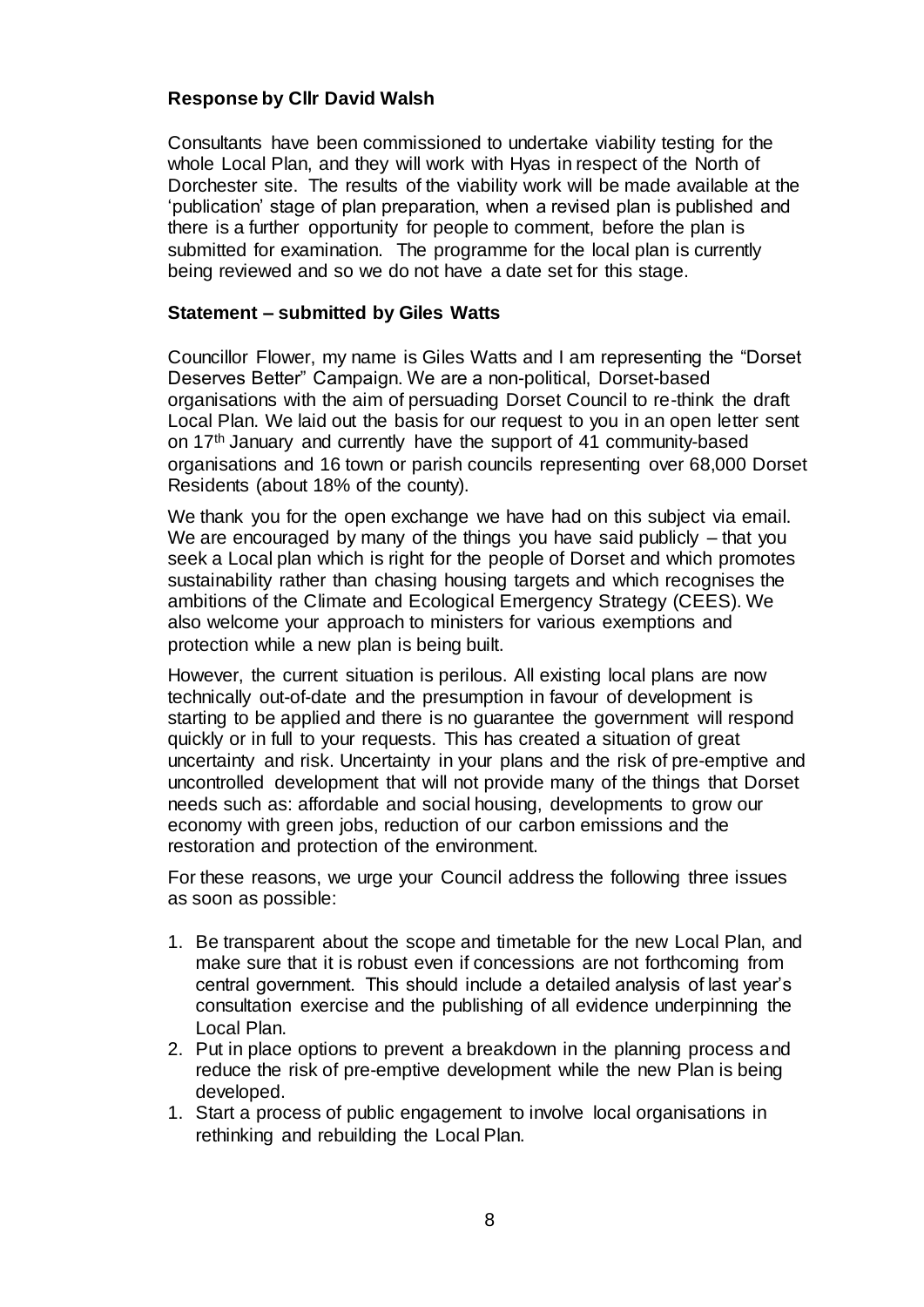Our Alliance members are keen to support this process and to meet with you soon to discuss how we may work together to support the development of a new Local Plan. Indeed, an early meeting would do much to allay the uncertainties and to create a more powerful route to a better future for the people of Dorset.

Thank you very much for your time and attention.

# **APPENDIX 2 - QUESTIONS FROM COUNCILLORS**

### **Full Council 14 April 2022**

# **Questions submitted by Councillors**

# **Question – submitted by Cllr David Gray**

Since the press reports about the level of executive pay within Dorset Council and the recent resident survey results suggesting that only 37% of residents in the Dorset Council area think they get 'Value for Money' from Dorset Council.

Is it time during this phase of transformation and in our final 2 years of this Council to revisit the Senior Management structure and remuneration packages to gauge whether they are fit for purpose.

# **Response by Cllr Spencer Flower**

Thank you, Cllr Gray, for this question, which seems to conflate two main issues that are not, in my opinion directly connected. You refer to the Resident Survey that was carried between October and December last year, and as Cllr Gray will know we publish information on all of our senior salaries at the budget full council meeting in February, but this was not reported by the local media until the TPA produces its annual article in April. I note that you voted for the Annual Pay Policy Statement.

The 2022/23 Council budget was approved by the Councillors on this full council in February this year with 61 out of 69 members who were present voting in favour of it, including yourself Cllr Gray. The budget was approved following an unprecedented 22 hours of member engagement, briefing, scrutiny and discussion. At no point during these discussions was the issue of the cost of, or structure of, the senior management raised by you or your group, so I am surprised that 14 days into the new financial year that this is being raised at full Council now – maybe a bit of opportunistic politicking being played at the expense of hard working officers – of which I am not a fan – indeed I see that the local Liberal Democrats have taken out a paid for Face Book advert that reproduces the local newspaper article on senior salaries and suggests "now we know the reason for high council tax and car parking charges". I have to say I wonder if the Lib Dems were actually taking part in the same budget process as I was, to show such a lack of understanding of our budget and poor personal judgement in placing such a comment? The reason for increased council tax is clear, additional money into Adult Social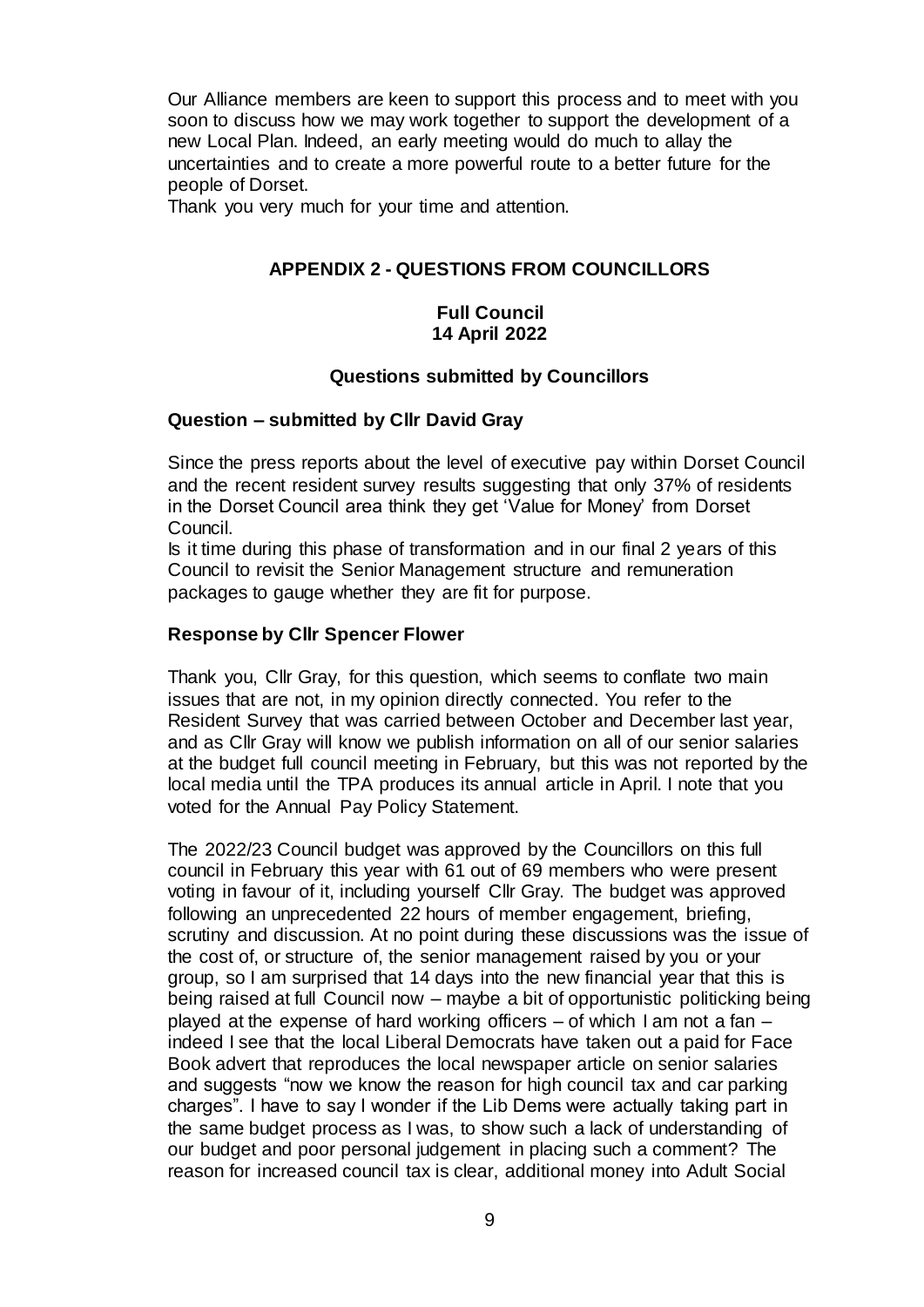Care £12.5M; Children's Services £2.7M; Housing £0.75M; Place Services £6.8M.

Need I remind members that we brought together six former councils into one just over three years ago – with the aim being to protect services, and we have done that. It has meant reducing expenditure on senior management (£10 million saved each and every year since) to reinvest into front line services to protect the vulnerable in our society, the very youngest and the oldest and those who just need a helping hand. Clearly we have more to do so that people understand the services that we provide in order that they can make better value judgements – but this is something Councillors as Community Leaders can do – not just chuck rocks in my opinion at the officers who work under our collective political leadership.

I often hear people say "what do I get for my Council Tax", which gives me the opportunity to remind people that Council Tax is just that, a tax, and is not a payment for services rendered. However, we deliver over 450 different services, which many people take for granted on a daily basis from the waste and recycling service that is visible, to the highways and footpaths, we drive, walk and cycle on, the environmental health teams that ensure if you eat out the food is prepared safely, the trading standards teams to protect you from scams and poor standards, the planning and building control teams, the countryside management and stewardship, the housing team, our revenues and benefits team supporting those in need and of course our adult social care and children's services team, supporting, protecting, caring and safeguarding our most vulnerable. Much of this work might only be visible to those in receipt of it – but that does not mean we don't need to do it, and it has to be paid for.

That said, the structure of the Senior Management , and indeed of the organisation, is kept under continuous review both by the Cabinet at a senior level and on a whole organisation basis which is the responsibility of the Chief Executive (who is the Head of Paid Service), just last week the posts of Corporate Director of HR and OD, and the head of the chief executive office were deleted, and the post holders made redundant as we continuously move resources to where they are needed (i.e. Climate Change which is a priority now). But our senior leaders, who work incredibly hard in challenging circumstances leading a very large and diverse organisation with 4613 colleagues, are delivering against the political budget that we, the full council, set them. Their pay is set by using national benchmarks and agreed by us at full council – any increase in salary is negotiated nationally and applied locally – Senior leaders received a 1.5% increase in pay, no bonuses, no lease cars, no incremental points, but 1.5%. When appointing we are doing so in competition with a national search for talent – and I for one will always keep this under review to ensure we have the right people at the right pay in order to deliver for Dorset.

In summary – we do and are continuously looking at the structure of the organisation, and have made recent changes that have reduced the number of officers on the Senior Leadership Team – but Cllr Grey the 1.5% increase in pay for our most Senior Leaders (all other staff received 1.75%) from last